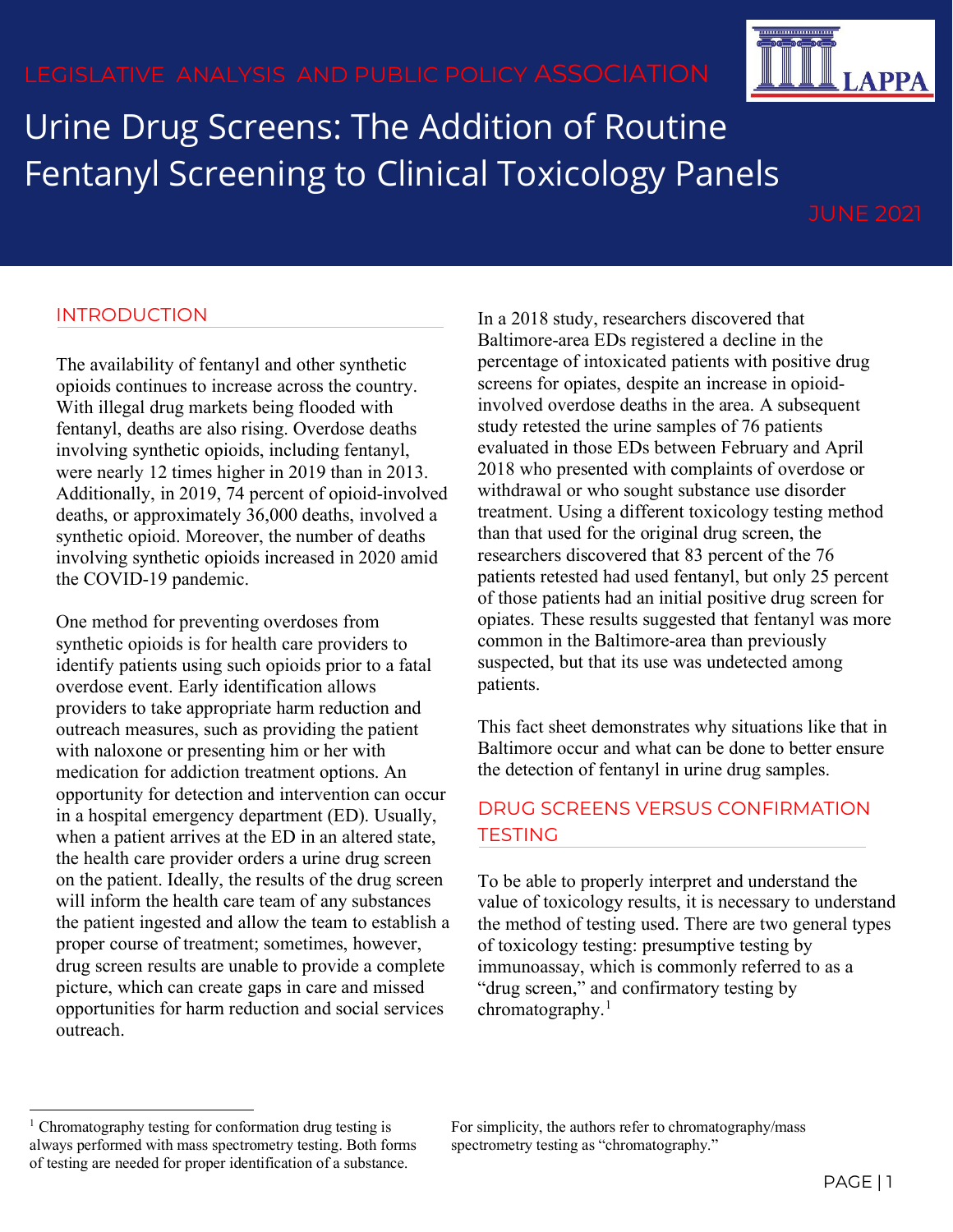A drug screen performed using immunoassay techniques uses antibodies to detect the presence of certain drugs and/or their **metabolites** in a urine sample.<sup>[2](#page-1-0)</sup> If the concentration of a drug is high enough in the urine, the instrument will alert the medical laboratory professional of a positive result for that particular drug class. Drug screens conducted by automated immunoassay instruments are available in most community hospitals and are typically the first test used to identify the presence of **drug classes** in the urine. Most automated drug screens test for, at minimum, the five drug classes tested for in federal employees (known as the "Federal Five"): marijuana, cocaine, opiates, amphetamines, and phencyclidine  $(PCP)$ .<sup>[3](#page-1-1)</sup> However, many hospitals extend their drug screen panels to include additional drug classes, such as benzodiazepines and barbiturates. Immunoassay drug screens are relatively quick and inexpensive; however, these tests can result in false positives or false negatives.

# **Testing for Drugs**

2. Thin Layer Chromatography (TLC)- separates the components of the mixture



Chromatography methods are generally used to confirm a positive drug screen result or definitively identify a detected substance. Unlike with a drug screen, chromatography detects the presence of specific drugs and/or metabolites in a patient's urine sample. Chromatography techniques are used to separate a mixture of chemical substances (*i.e.*, a urine sample containing drug compounds) into individual components. After the chemical substances are separated, they are individually identified by an instrument called a mass

spectrometer, which measures the mass of different molecules within a sample. Because every drug has a unique mass, a computer algorithm can accurately identify the substance based on that information. Thus, stated simply, chromatography and mass spectrometry is a process that identifies individual substances based on their molecular fingerprints. Chromatography testing offers several advantages over immunoassay drug screens, including better accuracy and having the ability to identify and confirm the presence of specific drugs in urine. However, there are barriers associated with chromatography that make this toxicology testing method impractical; namely, chromatography testing takes longer to produce results and is more costly compared to immunoassay drug screens. Additionally, specialized training is required to perform and analyze chromatography tests.

The differences between an immunoassay drug screen and confirmatory testing performed by chromatography can be more clearly seen through an example. Imagine that a health care provider orders a urine drug screen for a patient who recently used heroin. The drug screen results come back positive for opiates but includes a disclaimer that the results of the drug screen are not definitive. Unfortunately, the drug screen does not inform the health care provider of the specific type of opiate the individual used. Moreover, it is worth noting that any other drug classes screened for in the drug screen panel that came up as either positive or negative are simply **presumptive**. At most community hospitals and physicians' offices, this is the point at which the toxicology testing stops. Due to cost, staff shortages, and limited time to train staff on complex testing methodologies, many health care entities that offer drug screens cannot follow up a positive drug screen with chromatography testing to confirm the results. However, health care providers that have access to chromatography testing, mostly large academic medical centers, are able to retest the sample using chromatography. If this same patient's urine sample is tested using chromatography, the results can definitively inform the health care provider which substance(s) the individual used. In this case, chromatography would reveal that the urine of an individual who used heroin recently contains 6 monoacetylmorphine and morphine (*i.e*., two

<span id="page-1-1"></span><span id="page-1-0"></span><sup>2</sup> In an immunoassay, reagents containing antibodies specific to certain drug classes are added to a urine sample. If the sample contains a drug, antibodies specific to that drug class will bind to the drug. The laboratory instrumentation

determines the concentration of antibodies binding with drugs in the person's sample. If the concentration reaches a certain threshold, then the instrument will flag the sample as positive. <sup>3</sup> 49 C.F.R. § 40.85 (2018).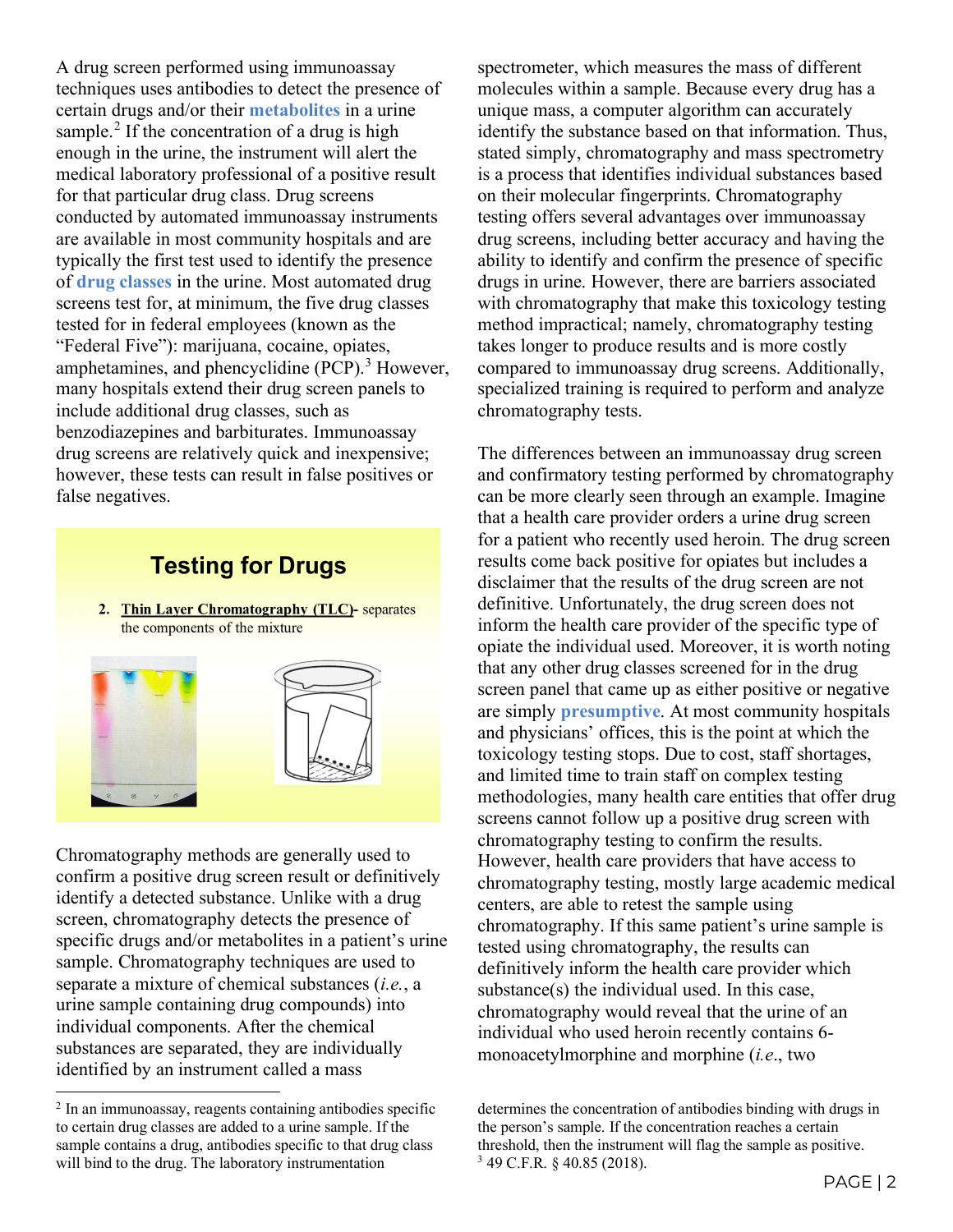metabolites of heroin). Based on those results, the health care provider can definitively say the patient used heroin.

### THE PITFALLS OF DRUG SCREENS

Drug screens are prone to false positive and false negative results. False positive drug screens tend to be somewhat common and occur when a substance cross-reacts with the immunoassay. For example, if an individual has ingested pseudoephedrine, a common ingredient in cold medicine, and then a drug screen is administered, he or she will likely screen positive for amphetamines. False positive drug screen results can be explained by performing a proper medication history on the patient, including any over-the-counter medications, herbs, and supplements, in order to identify any cross-reactive substances. False negative results with immunoassays, on the other hand, are more difficult to detect as evidenced by the Baltimore-area study mentioned above, in which significant fentanyl use was initially undetected.

A common reason for false negatives in drug screens is that the screen is unable to detect the drug ingested by the individual because the panel used does not include that specific drug. This results in health care providers missing the full clinical picture regarding the substances ingested by the patient. To better understand false negatives, it is necessary to understand for which drugs a particular drug screen panel actually tests. All drug screens test for opiates, and a drug screen will flag positive for opiates if the urine sample contains codeine or morphine. However, most commonly available drug screens do not readily detect semisynthetic opioids, like oxycodone, or synthetic opioids, such as fentanyl and methadone. To address this problem, many clinical laboratories add oxycodone and methadone testing to their drug screen panels in order to screen for a broader array of opioids. However, these additions are not enough to provide a comprehensive drug screen in today's drug landscape.

Drug use patterns in a community can change rapidly, to the point that it is impossible for clinical

toxicology testing to keep up. It can be said that current clinical toxicology panels reflect the drug epidemics of the past more than the current drug landscape. For example, PCP, which is part of the "Federal Five," gained popularity in the illicit drug market in the 1960s with widespread use peaking in the 1980s. After the 1980s, PCP use decreased substantially; however, some hotspots of PCP use remain. According to the 2019 National Survey of Drug Use and Health, 73,000 individuals aged 12 and older admitted to using PCP in the past year.[4](#page-2-0) This is significantly lower than the number of individuals aged 12 and up who used cocaine (5,468,000), heroin (745,000), or methamphetamine  $(1,999,000)$  in the past year.<sup>[5](#page-2-1)</sup> This is not to suggest that PCP should be removed from the "Federal Five" or no longer screened for by hospital laboratories, but merely to emphasize the constant changes in the illicit drug landscape and the need to expand and modify drug screen panels over time to address the changes in the market.

# ADDRESSING THE DRUG SCREEN PROBLEM

The high frequency of fentanyl use across the country suggests that regular fentanyl screening as part of hospital drug screens is needed to address a gap in patient care. The failure to test for fentanyl prevents health care providers from seeing a patient's full clinical picture and can lead to mismanaged care. With polydrug use on the rise, it is important for health care providers to realize that single-substance drug use is becoming rare. For example, a patient who screens positive for cocaine is likely to also have fentanyl in his or her system, as stimulants are increasingly being combined with opioids. Furthermore, health care providers cannot rely on patients to accurately disclose what substances they ingested because there are high rates of counterfeiting and contamination in substances of which a patient may be unaware. A patient may have consumed what he or she believed to be a Percocet or Xanax pill without realizing that the pill was a counterfeit containing fentanyl.

Based on their findings, the researchers in the Baltimore-area study recommended that hospital laboratories adapt their drug screens to detect fentanyl. Adding fentanyl to their drug screen panels requires

<span id="page-2-1"></span><span id="page-2-0"></span><sup>4</sup> 2019 National Survey of Drug Use and Health, *Substance Abuse and Mental Health Services Administration*, Table 1.1A, available at

[https://www.samhsa.gov/data/sites/default/files/reports/rpt29394/N](https://www.samhsa.gov/data/sites/default/files/reports/rpt29394/NSDUHDetailedTabs2019/NSDUHDetTabsSect1pe2019.htm) [SDUHDetailedTabs2019/NSDUHDetTabsSect1pe2019.htm.](https://www.samhsa.gov/data/sites/default/files/reports/rpt29394/NSDUHDetailedTabs2019/NSDUHDetTabsSect1pe2019.htm) 5 *Id.*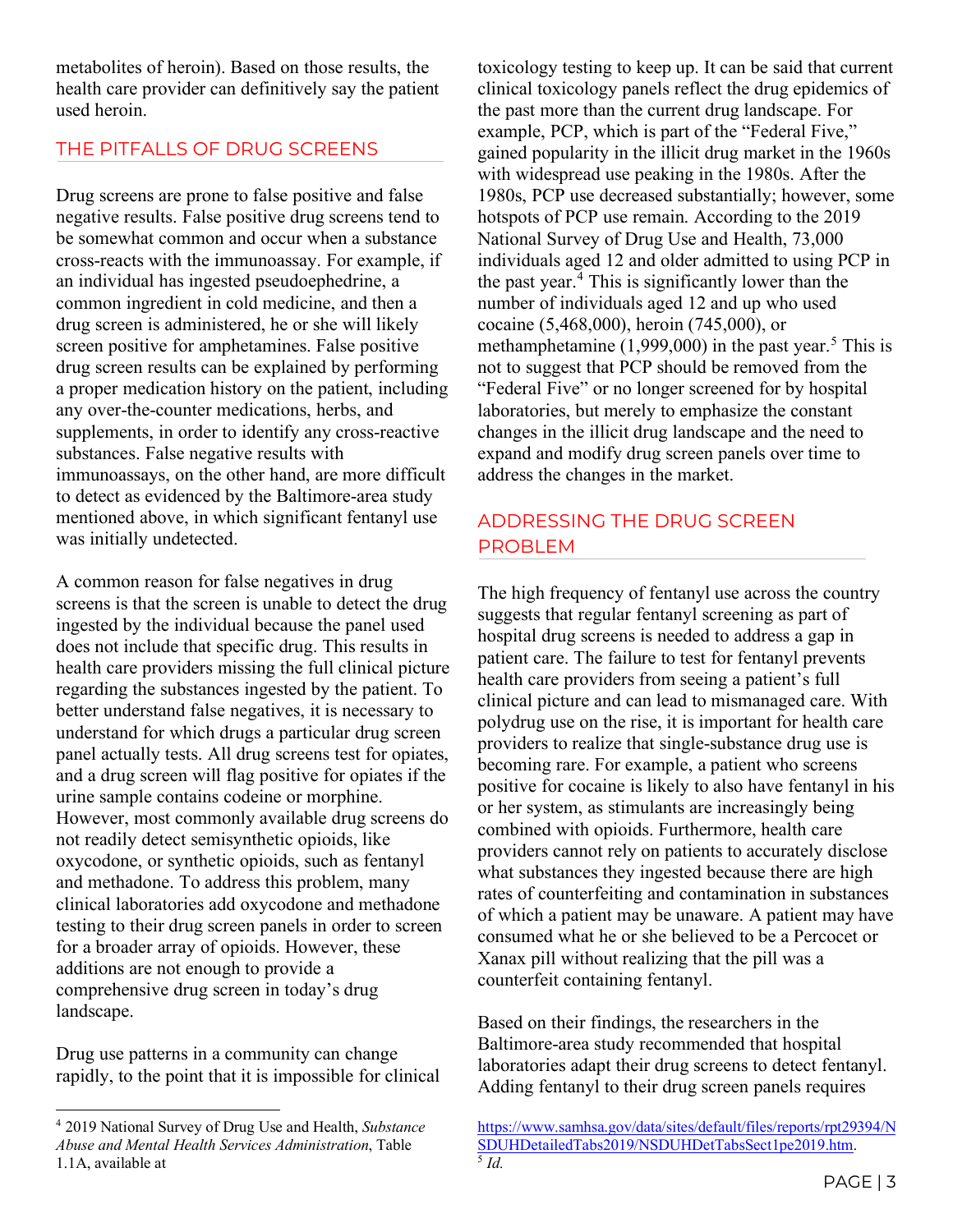laboratories to invest in additional **reagents** for their immunoassay instrument, as well as **quality control samples** and **calibrators**. These reagents, controls, and calibrators cost thousands of dollars and must be replenished at additional cost every few months. Nevertheless, these costs are more financially feasible than the large capital investment needed for chromatography and mass spectrometry instrumentation. While many laboratories operate on a limited budget, there is value in investing in fentanyl screening capabilities, especially in areas with a high prevalence of fentanyl use and overdoses involving fentanyl. Other than the time needed to validate the fentanyl assay, the addition of fentanyl as part of the laboratory's drug screen should not affect staffing or workflow issues, as the assay is being added to a drug screen panel that already exists.

In late January 2019, the University of Maryland Medical Center initiated routine fentanyl screening for all patients undergoing urine drug screening. In an analysis of drug screens performed at the hospital from this time through December 2019, 83 percent (340 of 408) of patients tested positive for fentanyl. Of those 340 patients, 55 percent (186) tested negative for opiates. These results show the importance of adding fentanyl to a drug screen panel to ensure a complete clinical picture of the patient's drug consumption. It is important to note, however, that immunoassays validated for fentanyl might not be able to detect all of the fentanyl analogs. Moreover, because a fentanyl immunoassay is a drug screen and not chromatography, it cannot definitively determine the presence of fentanyl in a urine sample.

Ideally, a positive urine drug screen would be followed up with a confirmatory test, but it is not

**RESOURCES** 

feasible for every hospital to implement and perform chromatography/mass spectrometry testing. Many community hospitals lack the funds, infrastructure, and personnel to establish and operate confirmatory drug testing. In situations where a hospital or health care provider does not have the ability to perform chromatography in-house, there is the option to send the sample out to a reference laboratory for testing. While this presents a good alternative for entities that cannot perform confirmatory testing in-house, it is impractical to send out every urine drug sample for confirmatory testing. Additionally, "send-out testing" is expensive and, on average, takes several days to obtain the results. The decision to send a sample out should be determined by the patient's clinical care team, considering the clinical presentation of the patient, the patient's medical and substance use history, and the drug landscape of the surrounding area.

# **CONCLUSION**

Despite fentanyl use becoming widespread across the country, most hospital laboratories do not routinely test for fentanyl as a part of their drug screen panels. While chromatography is the gold standard for toxicology testing and can identify a much wider variety of substances that a person might have consumed, it is not feasible for this method to be implemented everywhere. Additionally, it would be cost-prohibitive to test every patient using this method. The cost-effective solution to this issue is for entities that perform immunoassay drug screens to add fentanyl to their drug screen panels, like the University of Maryland Medical Center did in January 2019 after learning that fentanyl consumption was going undetected in their patients. Screening for fentanyl will provide health care providers with a clear clinical picture and allow for the implementation of more effective treatments.

Centers for Disease Control and Prevention. "What is Fentanyl." Last Reviewed February 16, 2021. [https://www.cdc.gov/drugoverdose/opioids/fentanyl.html.](https://www.cdc.gov/drugoverdose/opioids/fentanyl.html)

Daly, Max and Sam Iravani. "Why America is the Only Place in the World Where People Use PCP." *Vice*, March 22, 2021. [https://www.vice.com/en/article/epdy4e/pcp-america-pcp-use-washington-dc.](https://www.vice.com/en/article/epdy4e/pcp-america-pcp-use-washington-dc)

Dezman, Zachary, et al. "Notes from the Field: High Prevalence of Fentanyl Detected by the Maryland Emergency Department Drug Surveillance System — Baltimore, Maryland, 2019." *Morbidity and Mortality Weekly Report* 69, no. 23 (June 12, 2020): 724-726. [https://www.cdc.gov/mmwr/volumes/69/wr/mm6923a3.htm.](https://www.cdc.gov/mmwr/volumes/69/wr/mm6923a3.htm)